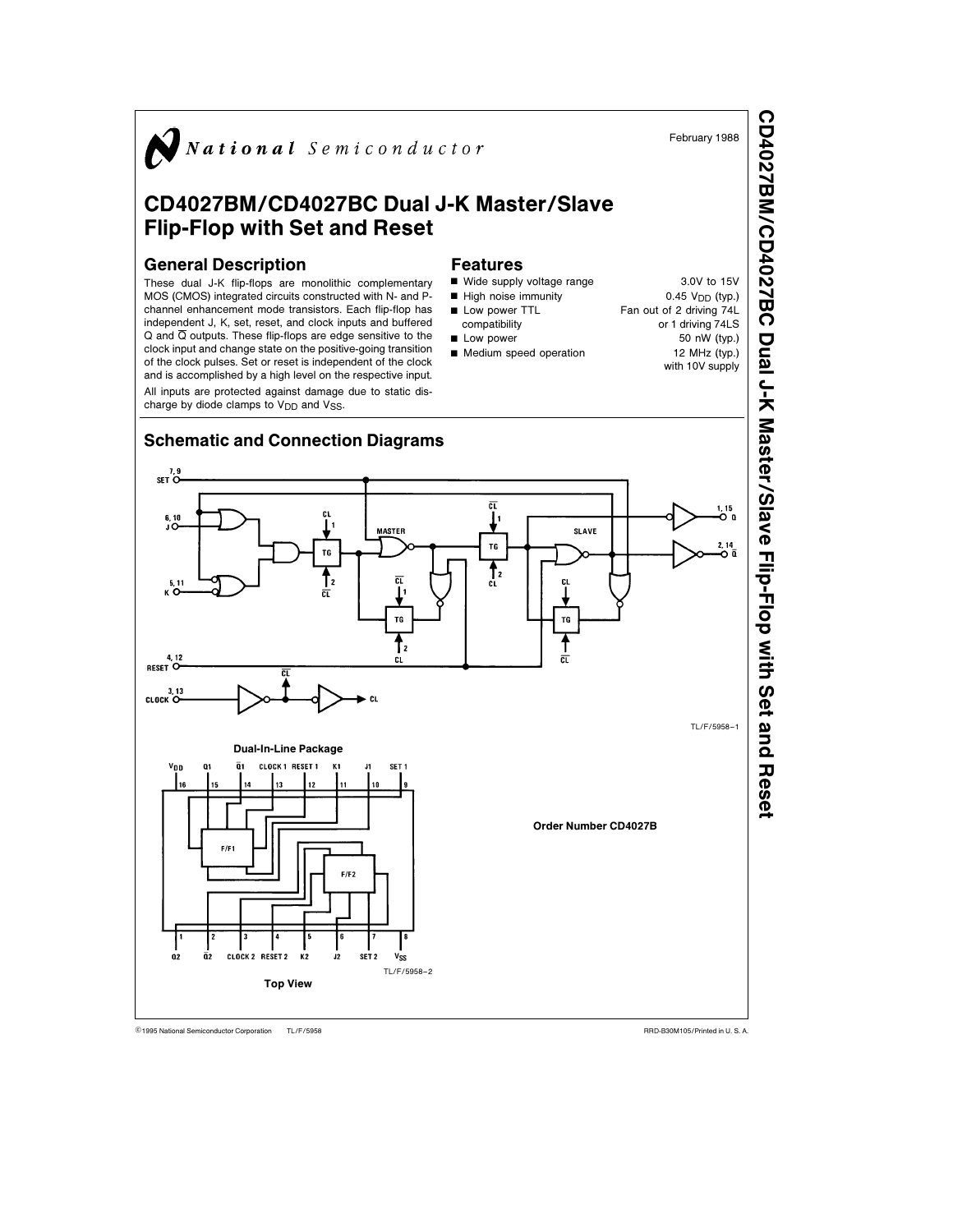Absolute Maximum Ratings (Note 1 and 2) If Military/Aerospace specified devices are required, please contact the National Semiconductor Sales Office/Distributors for availability and specifications.

#### DC Supply Voltage (V<sub>DD</sub>)  $-0.5$  V<sub>DC</sub> to  $+18$  V<sub>DC</sub><br>Input Voltage (V<sub>IN</sub>)  $-0.5$ V to V<sub>DD</sub>  $+0.5$  V<sub>DC</sub>  $-0.5V$  to  $V_{DD}$  + 0.5  $V_{DC}$ <br>-65°C to +150°C Storage Temperature Range (T<sub>S</sub>) Power Dissipation (P<sub>D</sub>) Dual-In-Line 700 mW Small Outline 500 mW Lead Temperature (TL) (Soldering, 10 seconds) 260°C

# Recommended Operating

Conditions (Note 2) DC Supply Voltage  $(V_{DD})$ <br>
1973 1980 1190 1190 3V to 15 V<sub>DC</sub><br>
3V to 15 V<sub>DC</sub> Input Voltage  $(V_{IN})$ Operating Temperature Range  $(T_A)$ <br>CD4027BM CD4027BM  $-55°C$  to  $+125°C$ <br>CD4027BC  $-40°C$  to  $+85°C$  $-40^{\circ}$ C to  $+85^{\circ}$ C

### DC Electrical Characteristics CD4027BM (Note 2)

| Symbol                | Parameter                                    | <b>Conditions</b>                                                                                                                                                          | $-55^{\circ}$ C             |                      | $+25^{\circ}$ C             |                              |                      | $+125^{\circ}$ C            |                      | <b>Units</b>               |  |
|-----------------------|----------------------------------------------|----------------------------------------------------------------------------------------------------------------------------------------------------------------------------|-----------------------------|----------------------|-----------------------------|------------------------------|----------------------|-----------------------------|----------------------|----------------------------|--|
|                       |                                              |                                                                                                                                                                            | Min                         | Max                  | Min                         | Typ                          | Max                  | Min                         | Max                  |                            |  |
| lpp                   |                                              | Quiescent Device Current $V_{DD} = 5V$ , $V_{IN} = V_{DD}$ or $V_{SS}$<br>$V_{DD} = 10V$ , $V_{IN} = V_{DD}$ or $V_{SS}$<br>$V_{DD} = 15V$ , $V_{IN} = V_{DD}$ or $V_{SS}$ |                             | 1<br>2<br>4          |                             |                              | 1<br>2<br>4          |                             | 30<br>60<br>120      | μA<br>μA<br>μA             |  |
| <b>V<sub>OL</sub></b> | Low Level<br>Output Voltage                  | $\vert I_{\Omega}\vert$ < 1 $\mu$ A<br>$V_{DD} = 5V$<br>$V_{DD} = 10V$<br>$VDD = 15V$                                                                                      |                             | 0.05<br>0.05<br>0.05 |                             | 0<br>0<br>0                  | 0.05<br>0.05<br>0.05 |                             | 0.05<br>0.05<br>0.05 | $\vee$<br>V<br>V           |  |
| VOH                   | <b>High Level</b><br>Output Voltage          | $\vert I_{\Omega}\vert < 1 \mu A$<br>$V_{DD} = 5V$<br>$V_{DD} = 10V$<br>$V_{DD} = 15V$                                                                                     | 4.95<br>9.95<br>14.95       |                      | 4.95<br>9.95<br>14.95       | 5<br>10<br>15                |                      | 4.95<br>9.95<br>14.95       |                      | V<br>V<br>V                |  |
| $V_{IL}$              | Low Level<br>Input Voltage                   | $V_{DD} = 5V$ , $V_{\Omega} = 0.5V$ or 4.5V<br>$V_{DD} = 10V$ , $V_{O} = 1V$ or 9V<br>$V_{DD} = 15V$ , $V_{O} = 1.5V$ or 13.5V                                             |                             | 1.5<br>3.0<br>4.0    |                             |                              | 1.5<br>3.0<br>4.0    |                             | 1.5<br>3.0<br>4.0    | $\vee$<br>$\vee$<br>$\vee$ |  |
| V <sub>IH</sub>       | <b>High Level</b><br>Input Voltage           | $V_{DD} = 5V$ , $V_{\Omega} = 0.5V$ or 4.5V<br>$V_{DD} = 10V$ , $V_{O} = 1V$ or 9V<br>$V_{DD} = 15V$ , $V_{O} = 1.5V$ or 13.5V                                             | 3.5<br>7.0<br>11.0          |                      | 3.5<br>7.0<br>11.0          |                              |                      | 3.5<br>7.0<br>11.0          |                      | $\vee$<br>$\vee$<br>$\vee$ |  |
| $I_{OL}$              | Low Level Output<br>Current (Note 3)         | $V_{DD} = 5V$ , $V_{\Omega} = 0.4V$<br>$V_{DD} = 10V$ , $V_{\Omega} = 0.5V$<br>$V_{DD} = 15V$ , $V_{O} = 1.5V$                                                             | 0.64<br>1.6<br>4.2          |                      | 0.51<br>1.3<br>3.4          | 0.88<br>2.25<br>8.8          |                      | 0.36<br>0.9<br>2.4          |                      | mA<br>mA<br>mA             |  |
| I <sub>OH</sub>       | <b>High Level Output</b><br>Current (Note 3) | $V_{DD} = 5V$ , $V_{O} = 4.6V$<br>$V_{DD} = 10V$ , $V_{\Omega} = 9.5V$<br>$V_{DD} = 15V$ , $V_{O} = 13.5V$                                                                 | $-0.64$<br>$-1.6$<br>$-4.2$ |                      | $-0.51$<br>$-1.3$<br>$-3.4$ | $-0.88$<br>$-2.25$<br>$-8.8$ |                      | $-0.36$<br>$-0.9$<br>$-2.4$ |                      | mA<br>mA<br>mA             |  |
| <b>I<sub>IN</sub></b> | Input Current                                | $V_{DD} = 15V$ , $V_{IN} = 0V$<br>$V_{DD} = 15V$ , $V_{IN} = 15V$                                                                                                          |                             | $-0.1$<br>0.1        |                             | $-10^{-5}$<br>$10 - 5$       | $-0.1$<br>0.1        |                             | $-1.0$<br>1.0        | μA<br>μA                   |  |

Note 1: ''Absolute Maximum Ratings'' are those values beyond which the safety of the device cannot be guaranteed. They are not meant to imply that the devices should be operated at these limits. The table of ''Recommended Operating Conditions'' and ''Electrical Characteristics'' provides conditions for actual device operation.

Note 2:  $V_{SS} = 0V$  unless otherwise specified.

Note 3:  $I_{OH}$  and  $I_{OL}$  are tested one output at a time.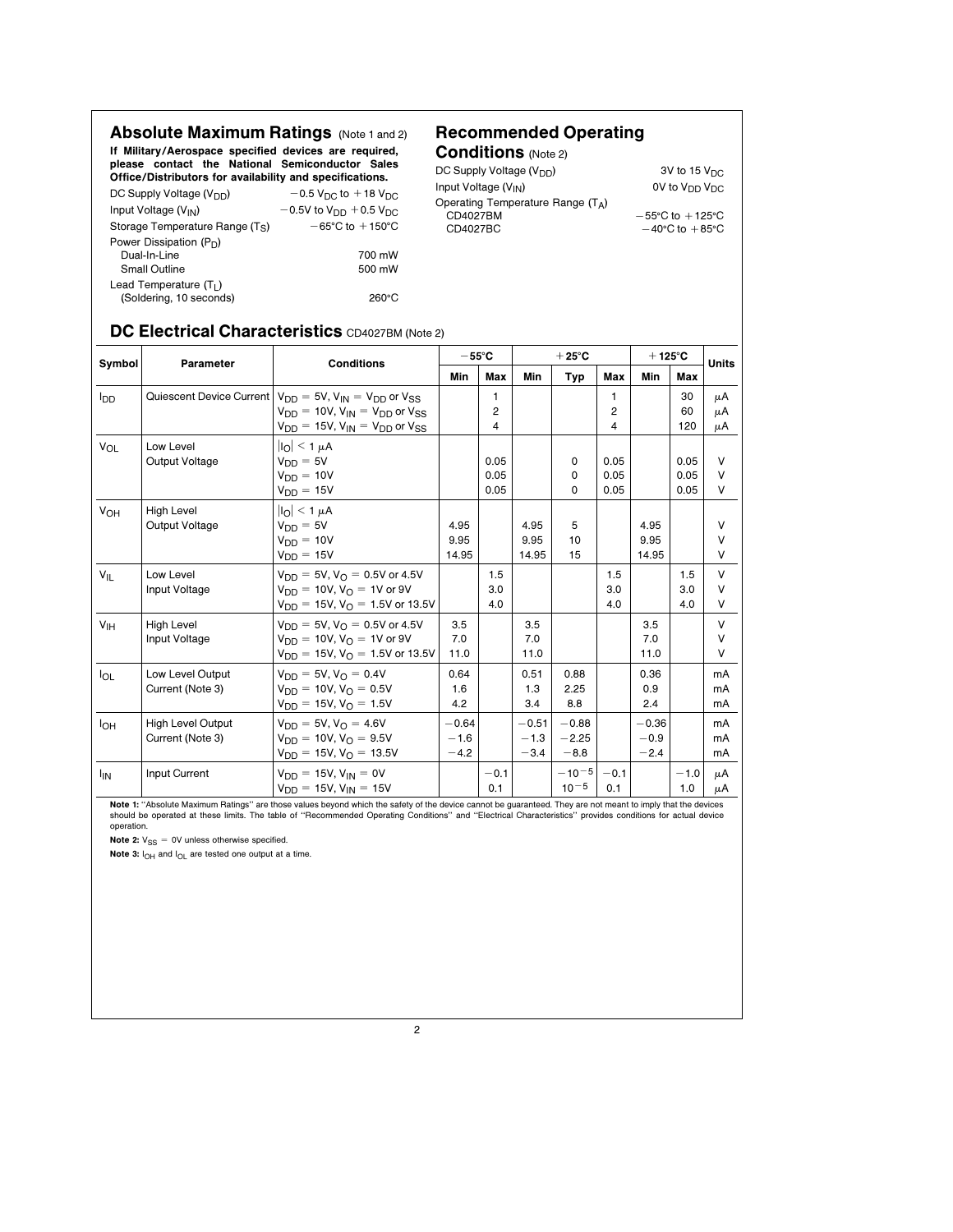| DC Electrical Characteristics CD4027BC (Note 2) |                                              |                                                                                                                                                                            |                             |                      |                             |                              |                      |                             |                      |                       |
|-------------------------------------------------|----------------------------------------------|----------------------------------------------------------------------------------------------------------------------------------------------------------------------------|-----------------------------|----------------------|-----------------------------|------------------------------|----------------------|-----------------------------|----------------------|-----------------------|
| Symbol                                          | Parameter                                    | <b>Conditions</b>                                                                                                                                                          | $-40^{\circ}$ C             |                      | $+25^{\circ}$ C             |                              |                      | $+85^{\circ}$ C             |                      | <b>Units</b>          |
|                                                 |                                              |                                                                                                                                                                            | Min                         | Max                  | Min                         | <b>Typ</b>                   | Max                  | Min                         | Max                  |                       |
| סמי                                             |                                              | Quiescent Device Current $V_{DD} = 5V$ , $V_{IN} = V_{DD}$ or $V_{SS}$<br>$V_{DD} = 10V$ , $V_{IN} = V_{DD}$ or $V_{SS}$<br>$V_{DD} = 15V$ , $V_{IN} = V_{DD}$ or $V_{SS}$ |                             | 4<br>8<br>16         |                             |                              | 4<br>8<br>16         |                             | 30<br>60<br>120      | μA<br>μA<br>μA        |
| V <sub>OL</sub>                                 | Low Level<br>Output Voltage                  | $ I_{\Omega}  \leq 1 \mu A$<br>$V_{DD} = 5V$<br>$V_{DD} = 10V$<br>$V_{DD} = 15V$                                                                                           |                             | 0.05<br>0.05<br>0.05 |                             | 0<br>0<br>0                  | 0.05<br>0.05<br>0.05 |                             | 0.05<br>0.05<br>0.05 | V<br>$\vee$<br>V      |
| V <sub>OH</sub>                                 | <b>High Level</b><br>Output Voltage          | $ I_{\Omega}  < 1 \mu A$<br>$V_{DD} = 5V$<br>$V_{DD} = 10V$<br>$V_{DD} = 15V$                                                                                              | 4.95<br>9.95<br>14.95       |                      | 4.95<br>9.95<br>14.95       | 5<br>10<br>15                |                      | 4.95<br>9.95<br>14.95       |                      | $\vee$<br>V<br>V      |
| $V_{IL}$                                        | Low Level<br>Input Voltage                   | $V_{DD} = 5V$ , $V_{O} = 0.5V$ or 4.5V<br>$V_{DD} = 10V$ , $V_{\Omega} = 1V$ or 9V<br>$V_{\text{DD}} = 15V$ , $V_{\text{O}} = 1.5V$ or 13.5V                               |                             | 1.5<br>3.0<br>4.0    |                             |                              | 1.5<br>3.0<br>4.0    |                             | 1.5<br>3.0<br>4.0    | V<br>$\vee$<br>V      |
| V <sub>IH</sub>                                 | <b>High Level</b><br>Input Voltage           | $V_{DD} = 5V$ , $V_{\Omega} = 0.5V$ or 4.5V<br>$V_{DD} = 10V$ , $V_{\Omega} = 1V$ or 9V<br>$V_{\text{DD}} = 15V$ , $V_{\text{O}} = 1.5V$ or 13.5V                          | 3.5<br>7.0<br>11.0          |                      | 3.5<br>7.0<br>11.0          |                              |                      | 3.5<br>7.0<br>11.0          |                      | V<br>$\vee$<br>$\vee$ |
| loL                                             | Low Level Output<br>Current (Note 3)         | $V_{DD} = 5V$ , $V_{\Omega} = 0.4V$<br>$V_{DD} = 10V$ , $V_{\Omega} = 0.5V$<br>$V_{DD} = 15V$ , $V_{O} = 1.5V$                                                             | 0.52<br>1.3<br>3.6          |                      | 0.44<br>1.1<br>3.0          | 0.88<br>2.25<br>8.8          |                      | 0.36<br>0.9<br>2.4          |                      | mA<br>mA<br>mA        |
| I <sub>OH</sub>                                 | <b>High Level Output</b><br>Current (Note 3) | $V_{DD} = 5V, V_{O} = 4.6V$<br>$V_{DD} = 10V$ , $V_{\Omega} = 9.5V$<br>$V_{DD} = 15V$ , $V_{\Omega} = 13.5V$                                                               | $-0.52$<br>$-1.3$<br>$-3.6$ |                      | $-0.44$<br>$-1.1$<br>$-3.0$ | $-0.88$<br>$-2.25$<br>$-8.8$ |                      | $-0.36$<br>$-0.9$<br>$-2.4$ |                      | mA<br>mA<br>mA        |
| <b>I<sub>IN</sub></b>                           | Input Current                                | $V_{DD} = 15V$ , $V_{IN} = 0V$<br>$V_{DD} = 15V$ , $V_{IN} = 15V$                                                                                                          |                             | $-0.3$<br>0.3        |                             | $-10^{-5}$<br>$10^{-5}$      | $-0.3$<br>0.3        |                             | $-1.0$<br>1.0        | μA<br>μA              |

**Note 1:** "Absolute Maximum Ratings" are those values beyond which the safety of the device cannot be guaranteed. They are not meant to imply that the devices<br>should be operated at these limits. The table of ''Recommended

Note 2:  $V_{SS} = 0V$  unless otherwise specified.

Note 3:  $I_{OH}$  and  $I_{OL}$  are tested one output at a time.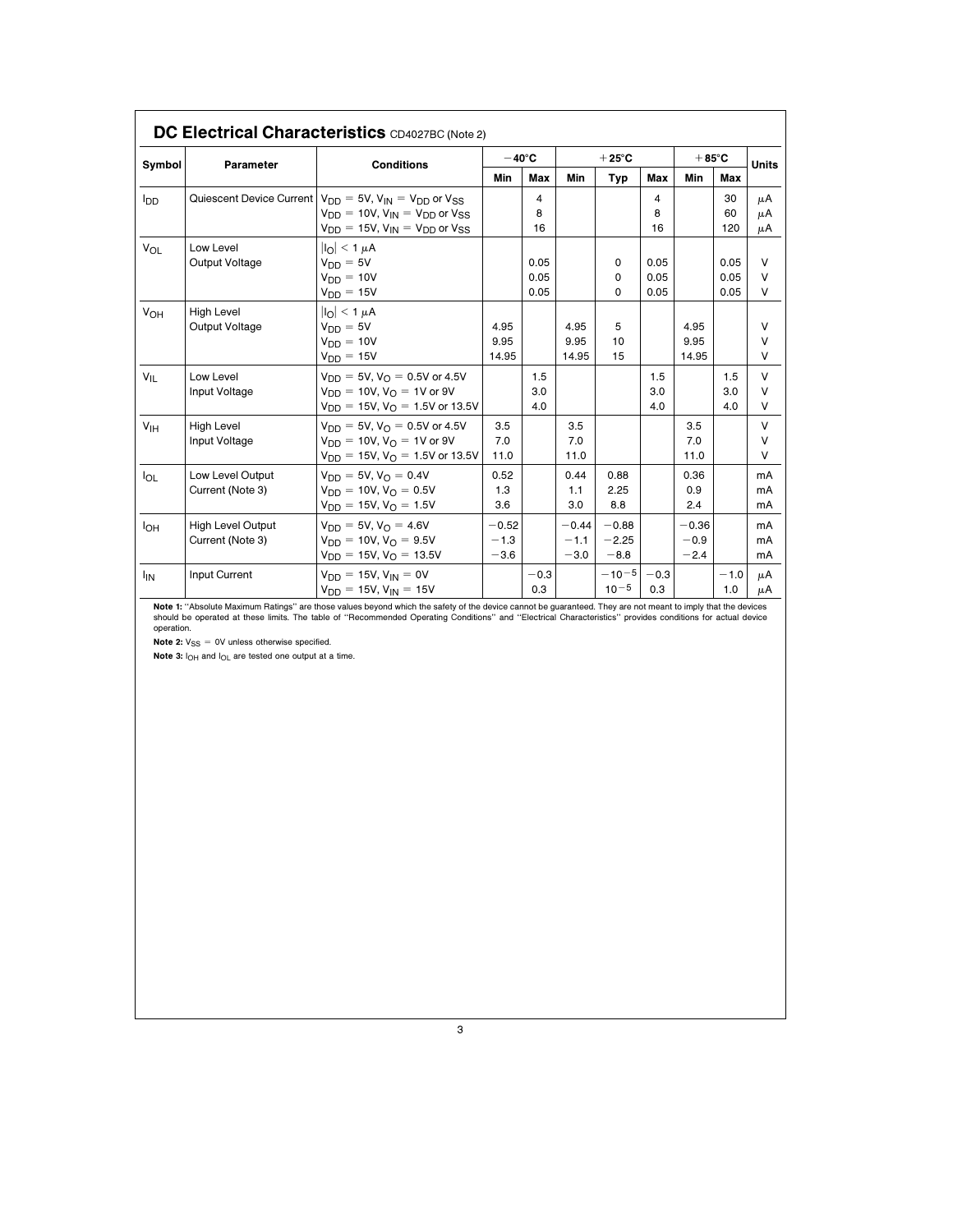| Symbol                               | Parameter                                | <b>Conditions</b>         | Min | Typ  | Max | <b>Units</b> |
|--------------------------------------|------------------------------------------|---------------------------|-----|------|-----|--------------|
| $tpHL$ or $tpLH$                     | <b>Propagation Delay Time</b>            | $V_{DD} = 5V$             |     | 200  | 400 | ns           |
|                                      | from Clock to Q or $\overline{Q}$        | $V_{DD} = 10V$            |     | 80   | 160 | ns           |
|                                      |                                          | $V_{DD} = 15V$            |     | 65   | 130 | ns           |
| t <sub>PHL</sub> or t <sub>PLH</sub> | <b>Propagation Delay Time</b>            | $V_{DD} = 5V$             |     | 170  | 340 | ns           |
|                                      | from Set to $\overline{Q}$ or Reset to Q | $V_{DD} = 10V$            |     | 70   | 140 | ns           |
|                                      |                                          | $V_{DD} = 15V$            |     | 55   | 110 | ns           |
| t <sub>PHL</sub> or t <sub>PLH</sub> | <b>Propagation Delay Time</b>            | $V_{DD} = 5V$             |     | 110  | 220 | ns           |
|                                      | from Set to Q or                         | $V_{DD} = 10V$            |     | 50   | 100 | ns           |
|                                      | Reset to $\overline{Q}$                  | $V_{DD} = 15V$            |     | 40   | 80  | ns           |
| $t_{\rm S}$                          | Minimum Data Setup Time                  | $V_{DD} = 5V$             |     | 135  | 270 | ns           |
|                                      |                                          | $V_{DD} = 10V$            |     | 55   | 110 | ns           |
|                                      |                                          | $V_{DD} = 15V$            |     | 45   | 90  | ns           |
| t <sub>THL</sub> or t <sub>TLH</sub> | <b>Transition Time</b>                   | $V_{DD} = 5V$             |     | 100  | 200 | ns           |
|                                      |                                          | $V_{DD} = 10V$            |     | 50   | 100 | ns           |
|                                      |                                          | $V_{DD} = 15V$            |     | 40   | 80  | ns           |
| $f_{CL}$                             | Maximum Clock Frequency                  | $V_{DD} = 5V$             | 2.5 | 5    |     | MHz          |
|                                      | (Toggle Mode)                            | $V_{DD} = 10V$            | 6.2 | 12.5 |     | <b>MHz</b>   |
|                                      |                                          | $V_{DD} = 15V$            | 7.6 | 15.5 |     | MHz          |
| $t_{rCL}$ or $t_{fCL}$               | Maximum Clock Rise                       | $V_{DD} = 5V$             | 15  |      |     | $\mu$ S      |
|                                      | and Fall Time                            | $V_{DD} = 10V$            | 10  |      |     | $\mu$ S      |
|                                      |                                          | $V_{DD} = 15V$            | 5   |      |     | $\mu$ S      |
| t <sub>w</sub>                       | Minimum Clock Pulse                      | $V_{DD} = 5V$             |     | 100  | 200 | ns           |
|                                      | Width $(t_{WH} = t_{WL})$                | $V_{DD} = 10V$            |     | 40   | 80  | ns           |
|                                      |                                          | $V_{DD} = 15V$            |     | 32   | 65  | ns           |
| t <sub>WH</sub>                      | Minimum Set and                          | $V_{DD} = 5V$             |     | 80   | 160 | ns           |
|                                      | <b>Reset Pulse Width</b>                 | $V_{DD} = 10V$            |     | 30   | 60  | ns           |
|                                      |                                          | $V_{DD} = 15V$            |     | 25   | 50  | ns           |
| $C_{IN}$                             | Average Input Capacitance                | Any Input                 |     | 5    | 7.5 | pF           |
| $C_{PD}$                             | Power Dissipation Capacity               | Per Flip-Flop<br>(Note 4) |     | 35   |     | pF           |

\*AC Parameters are guaranteed by DC correlated testing.

Note 1: "Absolute Maximum Ratings" are those values beyond which the safety of the device cannot be guaranteed. They are not meant to imply that the devices should be operated at these limits. The table of ''Recommended Operating Conditions'' and ''Electrical Characteristics'' provides conditions for actual device operation.

**Note 2:**  $V_{SS} = 0V$  unless otherwise specified.

Note 3:  $I_{OH}$  and  $I_{OL}$  are tested one output at a time.

**Note 4:** C<sub>PD</sub> determines the no load AC power consumption of any CMOS device. For complete explanation, see 54C/74C Family Characteristics application<br>note, AN-90.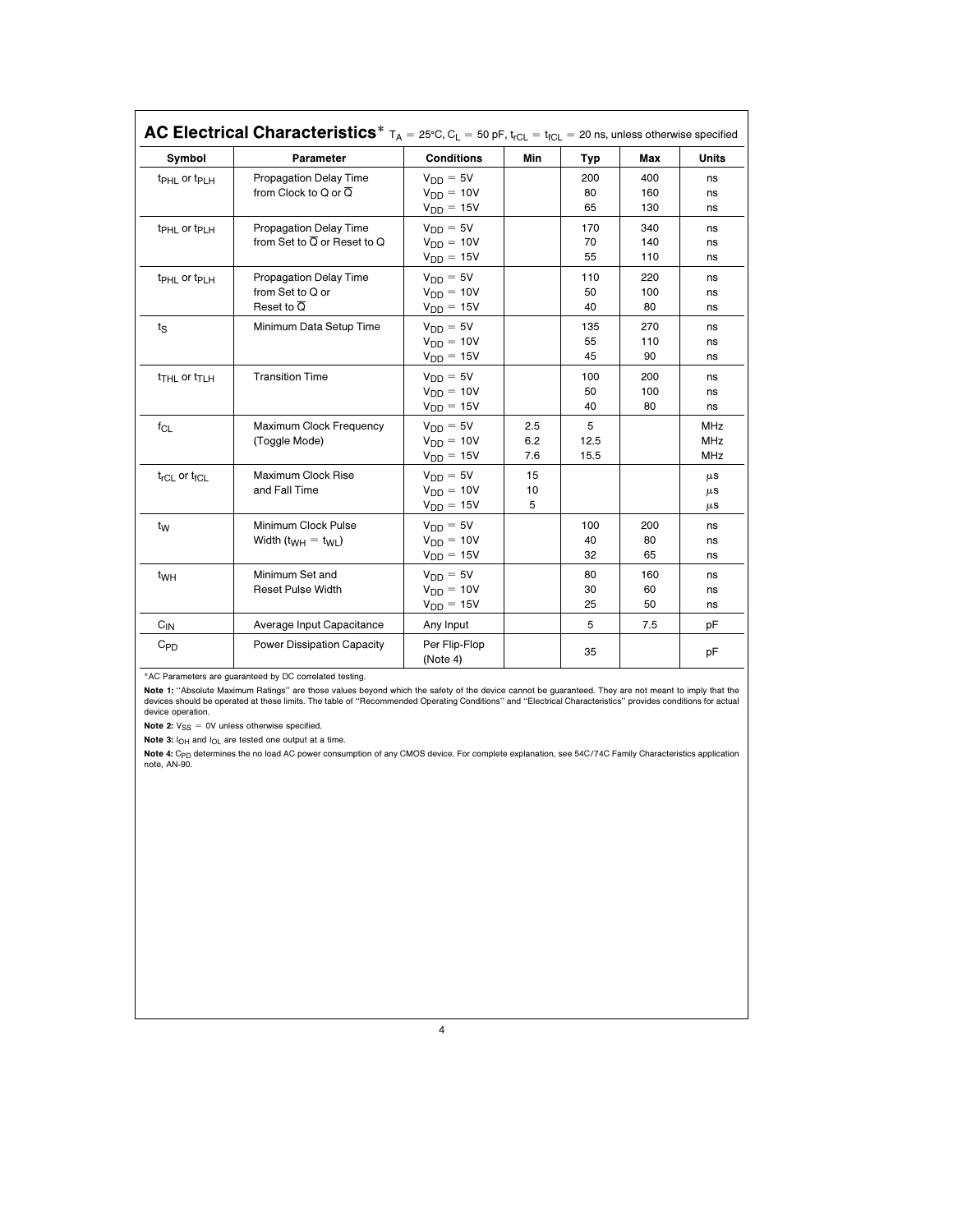# Typical Applications



TL/F/5958 –4

## Truth Table

| $\bullet_{t_{n-1}}$ Inputs |   |   |   |   |   |   | $\blacksquare_{t_0}$ Outputs |  |  |
|----------------------------|---|---|---|---|---|---|------------------------------|--|--|
| <b>CLA</b>                 | J | κ | s | R | Q | Q | Q                            |  |  |
|                            |   | Χ | ∩ | ∩ | Ω |   |                              |  |  |
|                            | X | ∩ |   | ∩ |   |   |                              |  |  |
|                            | ∩ | Χ |   |   | റ |   |                              |  |  |
|                            | Χ |   |   |   |   |   |                              |  |  |
|                            | Χ | Χ | ∩ |   | X |   | (No Change)                  |  |  |
| x                          | X | Χ |   |   | X |   |                              |  |  |
| X                          | X | Χ | ∩ |   | X |   |                              |  |  |
| ◡                          | Χ | X |   |   | X |   |                              |  |  |

Where:  $1 =$  High Level<br>  $Q =$  Level Change<br>  $X =$  Level Change<br>  $X =$  Don't Care<br>  $\bullet =$   $t_n - 1$  refers to the time interval prior to the positive clock pulse transition<br>  $\bullet =$   $t_n$  refers to the time intervals after the posi